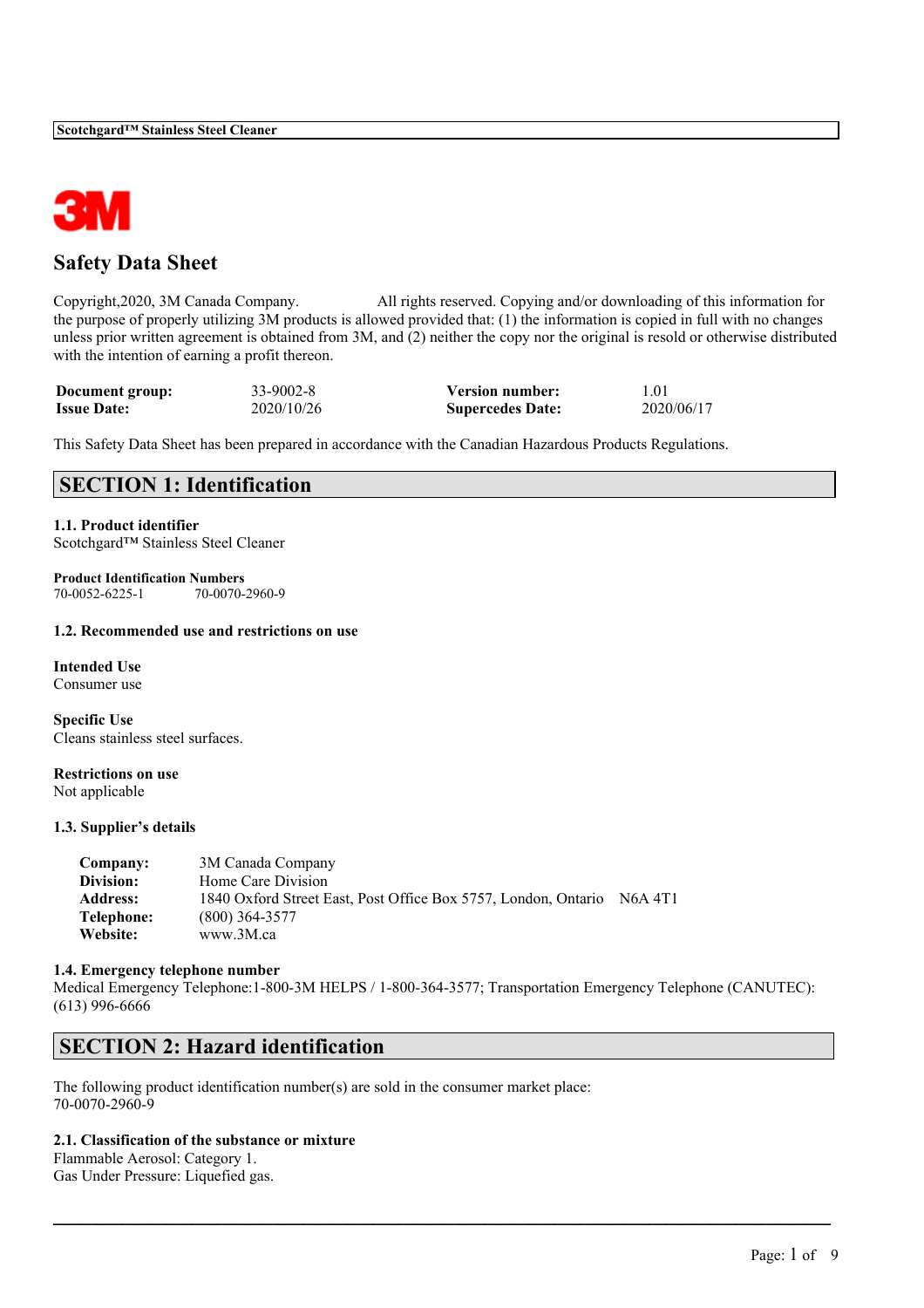### **Scotchgard™ Stainless Steel Cleaner**

Specific Target Organ Toxicity (single exposure): Category 1.

**2.2. Label elements Signal word** Danger

**Symbols** Flame | Gas cylinder | Health Hazard |

**Pictograms**



## **Hazard statements**

Extremely flammable aerosol. Contains gas under pressure; may explode if heated.

Causes damage to organs: cardiovascular system |

#### **Precautionary statements**

**General:**

Keep out of reach of children.

#### **Prevention:**

Keep away from heat, hot surfaces, sparks, open flames and other ignition sources. No smoking. Do not spray on an open flame or other ignition source. Do not pierce or burn, even after use. Do not breathe dust/fume/gas/mist/vapours/spray. Do not eat, drink or smoke when using this product. Wash exposed skin thoroughly after handling.

#### **Response:**

IF exposed or concerned: Call a POISON CENTRE or doctor/physician. Specific treatment (see Notes to Physician on this label).

#### **Storage:**

Protect from sunlight. Do not expose to temperatures exceeding 50C/122F. Store in a well-ventilated place. Store locked up.

#### **Disposal:**

Dispose of contents/container in accordance with applicable local/regional/national/international regulations.

#### **Notes to Physician:**

Exposure may increase myocardial irritability. Do not administer sympathomimetic drugs unless absolutely necessary.

#### **2.3. Other hazards**

None known.

17% of the mixture consists of ingredients of unknown acute oral toxicity.

## **SECTION 3: Composition/information on ingredients**

This material is a mixture.

| Ingredient                    | $\mathbf{N_0}$<br>$\mathsf{L.A.S.}$ | $\frac{9}{6}$ by Wt       | Common Name                        |
|-------------------------------|-------------------------------------|---------------------------|------------------------------------|
| Water                         | 7732-18-5                           | 70<br>$40 -$              | Water                              |
| White Mineral Oil (Petroleum) | 8042-47-5                           | 10 -<br>30 Trade Secret * | White mineral oil<br>l (petroleum) |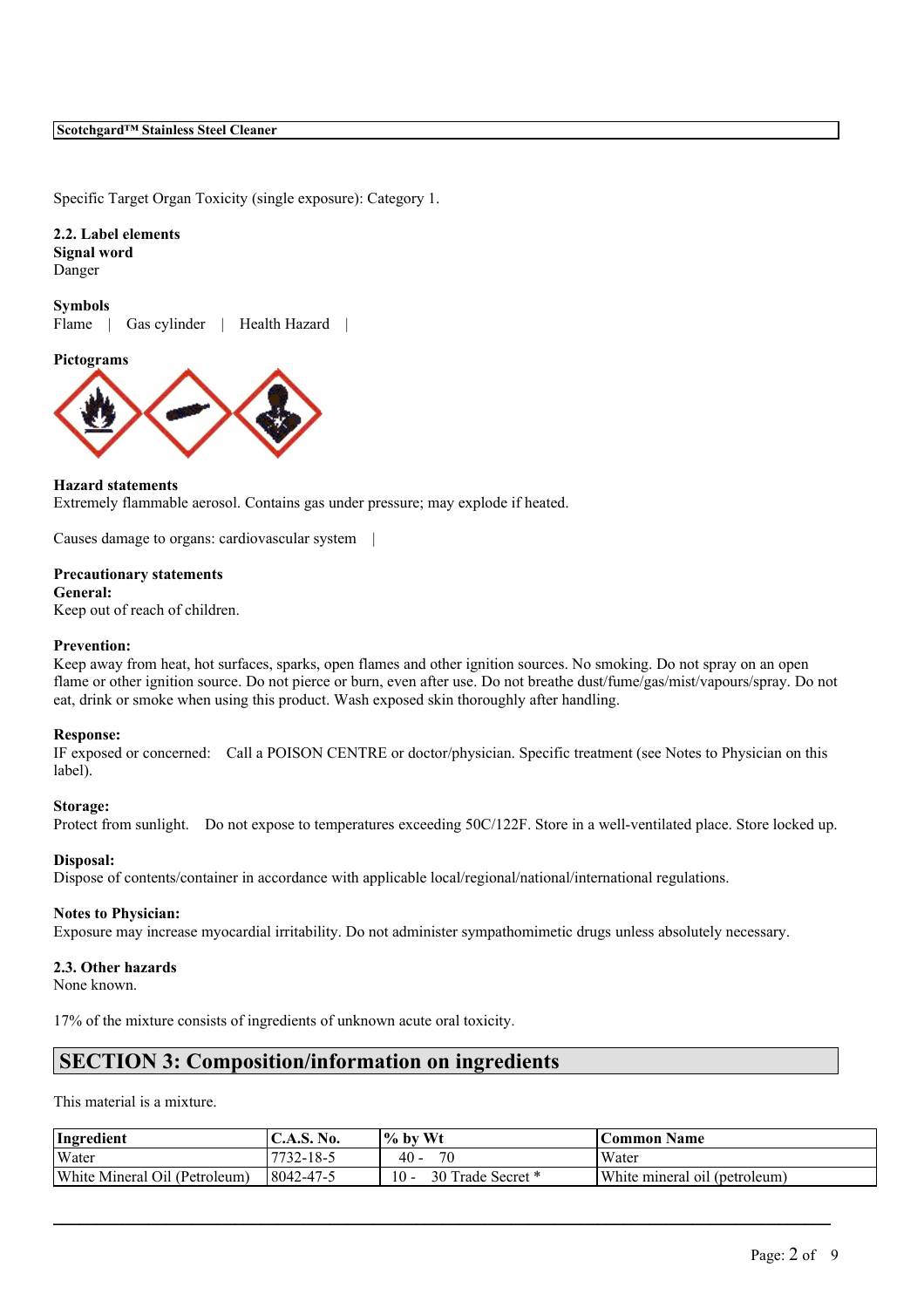| <b>ISOB</b><br>$\mathbf{v}$<br>N | $-$<br>$-28-5$<br>$\mathbf{v}$ | m<br>$\sim$<br>Secret<br>rade | Propane.<br>2-methyl-                               |
|----------------------------------|--------------------------------|-------------------------------|-----------------------------------------------------|
| Sorbitan<br><b>Oleate</b>        | 41 D A                         | U.J<br>.                      | $\sim$<br>-octadecenoate<br>$mono-9$<br>гонан<br>ιL |

\*The actual concentration of this ingredient has been withheld as a trade secret.

## **SECTION 4: First aid measures**

#### **4.1. Description of first aid measures**

#### **Inhalation:**

Remove person to fresh air. Get medical attention.

#### **Skin Contact:**

Wash with soap and water. If you feel unwell, get medical attention.

#### **Eye Contact:**

Flush with large amounts of water. Remove contact lenses if easy to do. Continue rinsing. If signs/symptoms persist, get medical attention.

#### **If Swallowed:**

Rinse mouth. If you feel unwell, get medical attention.

### **4.2. Most important symptoms and effects, both acute and delayed**

See Section 11.1. Information on toxicological effects.

## **4.3. Indication of any immediate medical attention and special treatment required**

Exposure may increase myocardial irritability. Do not administer sympathomimetic drugs unless absolutely necessary.

## **SECTION 5: Fire-fighting measures**

### **5.1. Suitable extinguishing media**

Use a fire fighting agent suitable for the surrounding fire.

#### **5.2. Special hazards arising from the substance or mixture**

Closed containers exposed to heat from fire may build pressure and explode.

#### **Hazardous Decomposition or By-Products**

**Substance Condition Carbon monoxide During Combustion** 

Carbon dioxide During Combustion

#### **5.3. Special protective actions for fire-fighters**

Wear full protective equipment (Bunker Gear) and a self-contained breathing apparatus (SCBA).

## **SECTION 6: Accidental release measures**

### **6.1. Personal precautions, protective equipment and emergency procedures**

Evacuate area. Keep away from heat/sparks/open flames/hot surfaces. - No smoking. Use only non-sparking tools. Ventilate the area with fresh air. For large spill, or spills in confined spaces, provide mechanical ventilation to disperse or exhaust vapours, in accordance with good industrial hygiene practice. Warning! A motor could be an ignition source and could cause flammable gases or vapours in the spill area to burn or explode. Refer to other sections of this SDS for information regarding physical and health hazards, respiratory protection, ventilation, and personal protective equipment.

 $\mathcal{L}_\mathcal{L} = \mathcal{L}_\mathcal{L} = \mathcal{L}_\mathcal{L} = \mathcal{L}_\mathcal{L} = \mathcal{L}_\mathcal{L} = \mathcal{L}_\mathcal{L} = \mathcal{L}_\mathcal{L} = \mathcal{L}_\mathcal{L} = \mathcal{L}_\mathcal{L} = \mathcal{L}_\mathcal{L} = \mathcal{L}_\mathcal{L} = \mathcal{L}_\mathcal{L} = \mathcal{L}_\mathcal{L} = \mathcal{L}_\mathcal{L} = \mathcal{L}_\mathcal{L} = \mathcal{L}_\mathcal{L} = \mathcal{L}_\mathcal{L}$ 

### **6.2. Environmental precautions**

For larger spills, cover drains and build dikes to prevent entry into sewer systems or bodies of water.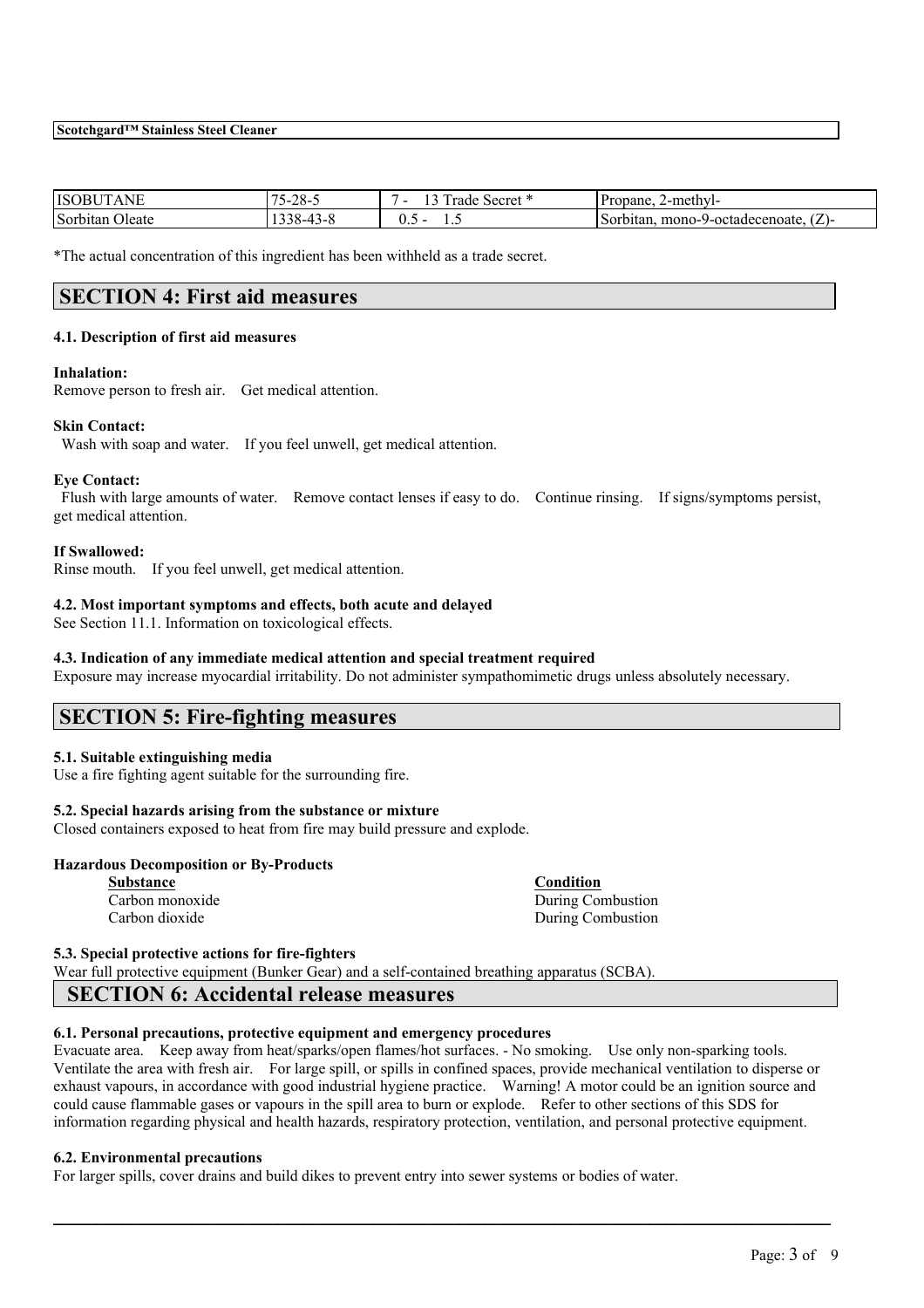### **6.3. Methods and material for containment and cleaning up**

If possible, seal leaking container. Place leaking containers in a well-ventilated area, preferably an operating exhaust hood, or if necessary outdoors on an impermeable surface until appropriate packaging for the leaking container or its contents is available. Contain spill. Working from around the edges of the spill inward, cover with bentonite, vermiculite, or commercially available inorganic absorbent material. Mix in sufficient absorbent until it appears dry. Remember, adding an absorbent material does not remove a physical, health, or environmental hazard. Collect as much of the spilled material as possible using non-sparking tools. Place in a metal container approved for transportation by appropriate authorities. Clean up residue with water. Seal the container. Dispose of collected material as soon as possible in accordance with applicable local/regional/national/international regulations.

## **SECTION 7: Handling and storage**

### **7.1. Precautions for safe handling**

Keep out of reach of children. Keep away from heat/sparks/open flames/hot surfaces. - No smoking. Do not spray on an open flame or other ignition source. Do not pierce or burn, even after use. Do not breathe dust/fume/gas/mist/vapours/spray. Do not get in eyes, on skin, or on clothing. Do not eat, drink or smoke when using this product. Wash thoroughly after handling. Avoid contact with oxidizing agents (eg. chlorine, chromic acid etc.)

## **7.2. Conditions for safe storage including any incompatibilities**

Store in a well-ventilated place. Protect from sunlight. Do not expose to temperatures exceeding 50C/122F. Store away from heat. Store away from acids. Store away from oxidizing agents.

## **SECTION 8: Exposure controls/personal protection**

### **8.1. Control parameters**

#### **Occupational exposure limits**

If a component is disclosed in section 3 but does not appear in the table below, an occupational exposure limit is not available for the component.

| Ingredient            | <b>C.A.S. No.</b> | Agency       | Limit tvpe                    | Additional Comments |
|-----------------------|-------------------|--------------|-------------------------------|---------------------|
| <b>ISOBUTANE</b>      | $75 - 28 - 5$     | <b>ACGIH</b> | $\text{ISTEL}:1000$ ppm       |                     |
| MINERAL OILS, HIGHLY- | 8042-47-5         | <b>ACGIH</b> | TWA(inhalable fraction):5     |                     |
| <b>REFINED OILS</b>   |                   |              | $\text{Im} \Omega / \text{m}$ |                     |
|                       |                   |              |                               |                     |

ACGIH : American Conference of Governmental Industrial Hygienists

AIHA : American Industrial Hygiene Association

CMRG : Chemical Manufacturer's Recommended Guidelines

TWA: Time-Weighted-Average

STEL: Short Term Exposure Limit

CEIL: Ceiling

#### **8.2. Exposure controls**

### **8.2.1. Engineering controls**

Use general dilution ventilation and/or local exhaust ventilation to control airborne exposures to below relevant Exposure Limits and/or control dust/fume/gas/mist/vapours/spray. If ventilation is not adequate, use respiratory protection equipment.

## **8.2.2. Personal protective equipment (PPE)**

### **Eye/face protection**

Select and use eye/face protection to prevent contact based on the results of an exposure assessment. The following eye/face protection(s) are recommended: Full Face Shield Indirect Vented Goggles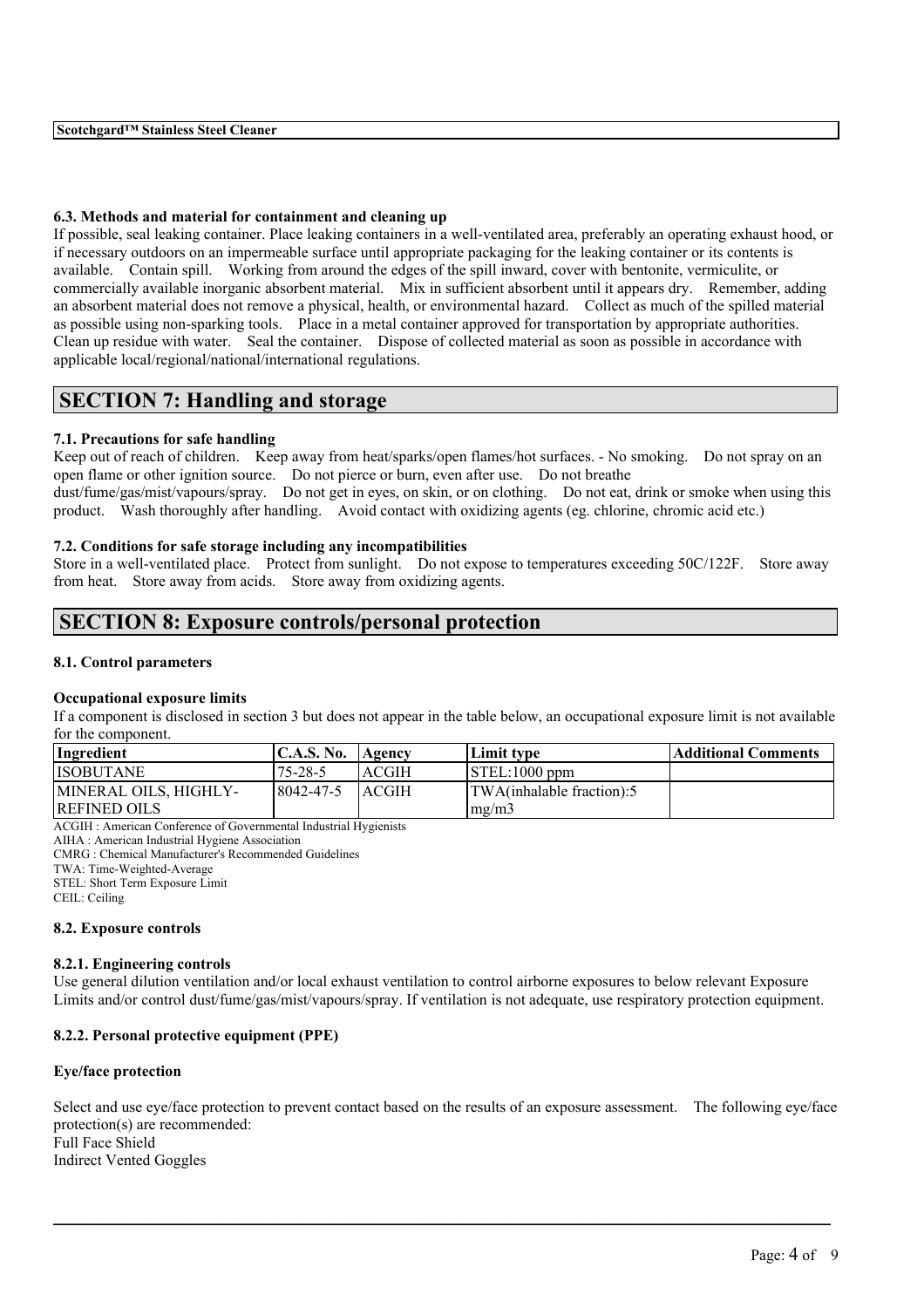### **Skin/hand protection**

No chemical protective gloves are required.

### **Respiratory protection**

An exposure assessment may be needed to decide if a respirator is required. If a respirator is needed, use respirators as part of a full respiratory protection program. Based on the results of the exposure assessment, select from the following respirator type(s) to reduce inhalation exposure:

Half facepiece or full facepiece supplied-air respirator

For questions about suitability for a specific application, consult with your respirator manufacturer.

# **SECTION 9: Physical and chemical properties**

## **9.1. Information on basic physical and chemical properties**

| <b>Physical state</b>                                                           | Liquid                                                      |
|---------------------------------------------------------------------------------|-------------------------------------------------------------|
| <b>Specific Physical Form:</b>                                                  | Aerosol                                                     |
|                                                                                 |                                                             |
| Colour                                                                          | White                                                       |
| Odour                                                                           | Citrus                                                      |
| <b>Odour threshold</b>                                                          | No Data Available                                           |
| pH                                                                              | $ 9 - 11$                                                   |
| <b>Melting point/Freezing point</b>                                             | No Data Available                                           |
| <b>Boiling point</b>                                                            | >100 °C                                                     |
| <b>Flash Point</b>                                                              | No flash point                                              |
| <b>Evaporation rate</b>                                                         | No Data Available                                           |
| Flammability (solid, gas)                                                       | Not Applicable                                              |
| <b>Flammable Limits(LEL)</b>                                                    | No Data Available                                           |
| <b>Flammable Limits(UEL)</b>                                                    | No Data Available                                           |
| <b>Vapour Pressure</b>                                                          | No Data Available                                           |
| <b>Viscosity/Kinematic Viscosity</b><br>Viscosity/Kinematic   No Data Available |                                                             |
| <b>Viscosity</b>                                                                |                                                             |
| <b>Density</b>                                                                  | Approximately 0.95 g/ml                                     |
| <b>Relative density</b>                                                         | 0.92 - 0.98 [Ref Std: WATER=1]                              |
| <b>Water solubility</b>                                                         | Complete                                                    |
| Solubility- non-water                                                           | No Data Available                                           |
| Partition coefficient: n-octanol/water                                          | No Data Available                                           |
| <b>Autoignition temperature</b>                                                 | No Data Available                                           |
| <b>Decomposition temperature</b>                                                | No Data Available                                           |
| <b>Viscosity/Kinematic Viscosity</b>                                            | <4,500 mPa-s [Details: For Liquid]                          |
| <b>Volatile Organic Compounds</b>                                               | $10 - 12\%$<br>[Test Method: calculated per CARB title 2]   |
| Percent volatile                                                                | 75 - 80 %                                                   |
| <b>VOC Less H2O &amp; Exempt Solvents</b>                                       | 265 - 295 g/l<br>[Test Method: calculated per CARB title 2] |
| Average particle size                                                           | No Data Available                                           |
| <b>Bulk density</b>                                                             | No Data Available                                           |
| Molecular weight                                                                | No Data Available                                           |
| Softening point                                                                 | No Data Available                                           |

 $\mathcal{L}_\mathcal{L} = \mathcal{L}_\mathcal{L} = \mathcal{L}_\mathcal{L} = \mathcal{L}_\mathcal{L} = \mathcal{L}_\mathcal{L} = \mathcal{L}_\mathcal{L} = \mathcal{L}_\mathcal{L} = \mathcal{L}_\mathcal{L} = \mathcal{L}_\mathcal{L} = \mathcal{L}_\mathcal{L} = \mathcal{L}_\mathcal{L} = \mathcal{L}_\mathcal{L} = \mathcal{L}_\mathcal{L} = \mathcal{L}_\mathcal{L} = \mathcal{L}_\mathcal{L} = \mathcal{L}_\mathcal{L} = \mathcal{L}_\mathcal{L}$ 

### **Nanoparticles**

This material does not contain nanoparticles.

## **SECTION 10: Stability and reactivity**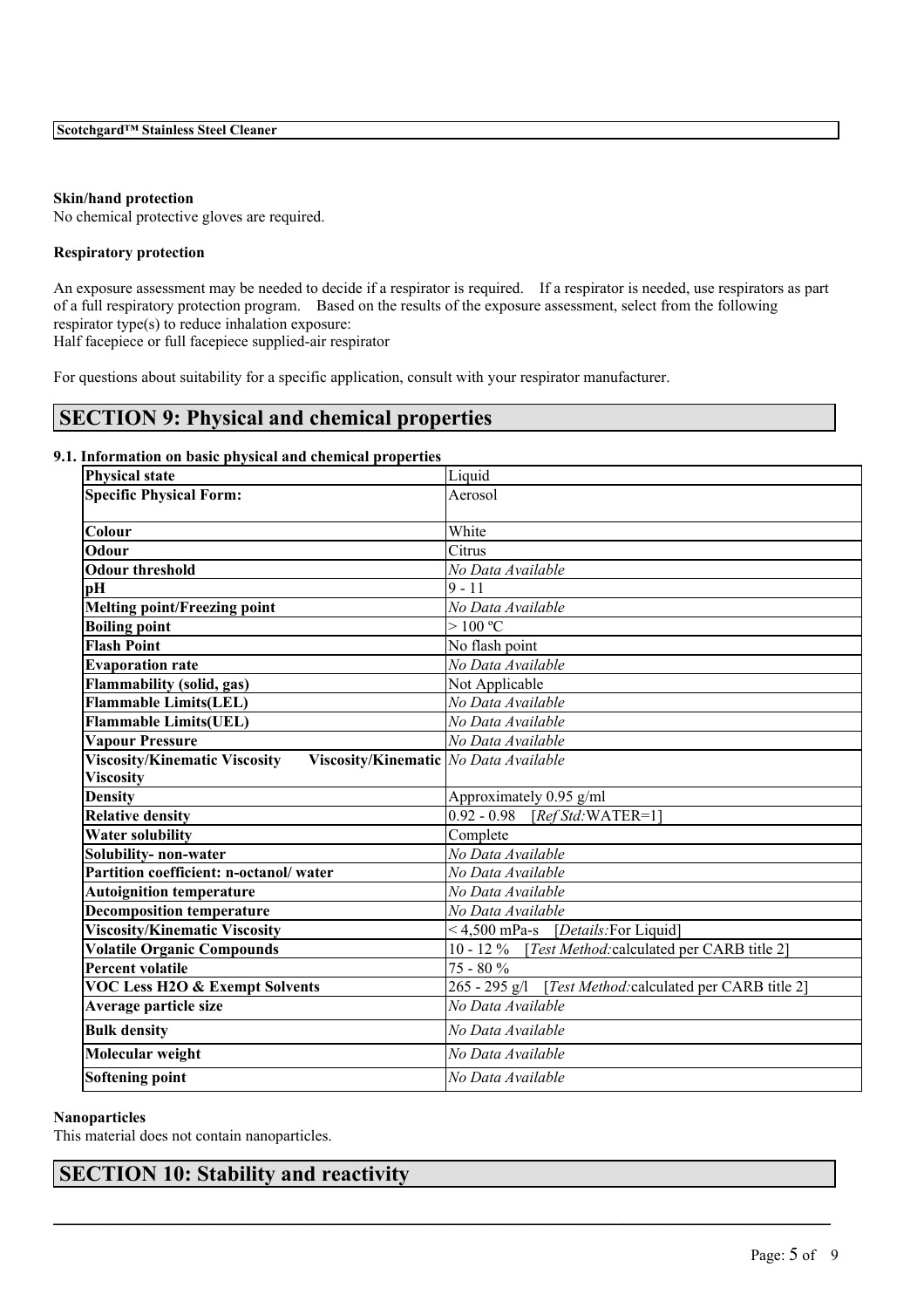#### **10.1. Reactivity**

This material may be reactive with certain agents under certain conditions - see the remaining headings in this section.

**10.2. Chemical stability** Stable.

**10.3. Possibility of hazardous reactions** Hazardous polymerization will not occur.

**10.4. Conditions to avoid** Heat Sparks and/or flames

**10.5. Incompatible materials** Strong oxidizing agents Strong acids

**10.6. Hazardous decomposition products Substance Condition** None known.

Refer to section 5.2 for hazardous decomposition products during combustion.

## **SECTION 11: Toxicological information**

The information below may not be consistent with the material classification in Section 2 if specific ingredient **classifications are mandated by a competent authority. In addition, toxicological data on ingredients may not be** reflected in the material classification and/or the signs and symptoms of exposure, because an ingredient may be present below the threshold for labeling, an ingredient may not be available for exposure, or the data may not be **relevant to the material as a whole.**

**11.1. Information on Toxicological effects**

**Signs and Symptoms of Exposure**

Based on test data and/or information on the components, this material may produce the following health effects:

#### **Inhalation:**

May cause additional health effects (see below).

**Skin Contact:**

Contact with the skin during product use is not expected to result in significant irritation.

#### **Eye Contact:**

Contact with the eyes during product use is not expected to result in significant irritation.

#### **Ingestion:**

Gastrointestinal Irritation: Signs/symptoms may include abdominal pain, stomach upset, nausea, vomiting and diarrhea.

#### **Additional Health Effects:**

#### **Single exposure may cause target organ effects:**

Cardiac Sensitization: Signs/symptoms may include irregular heartbeat (arrhythmia), faintness, chest pain, and may be fatal.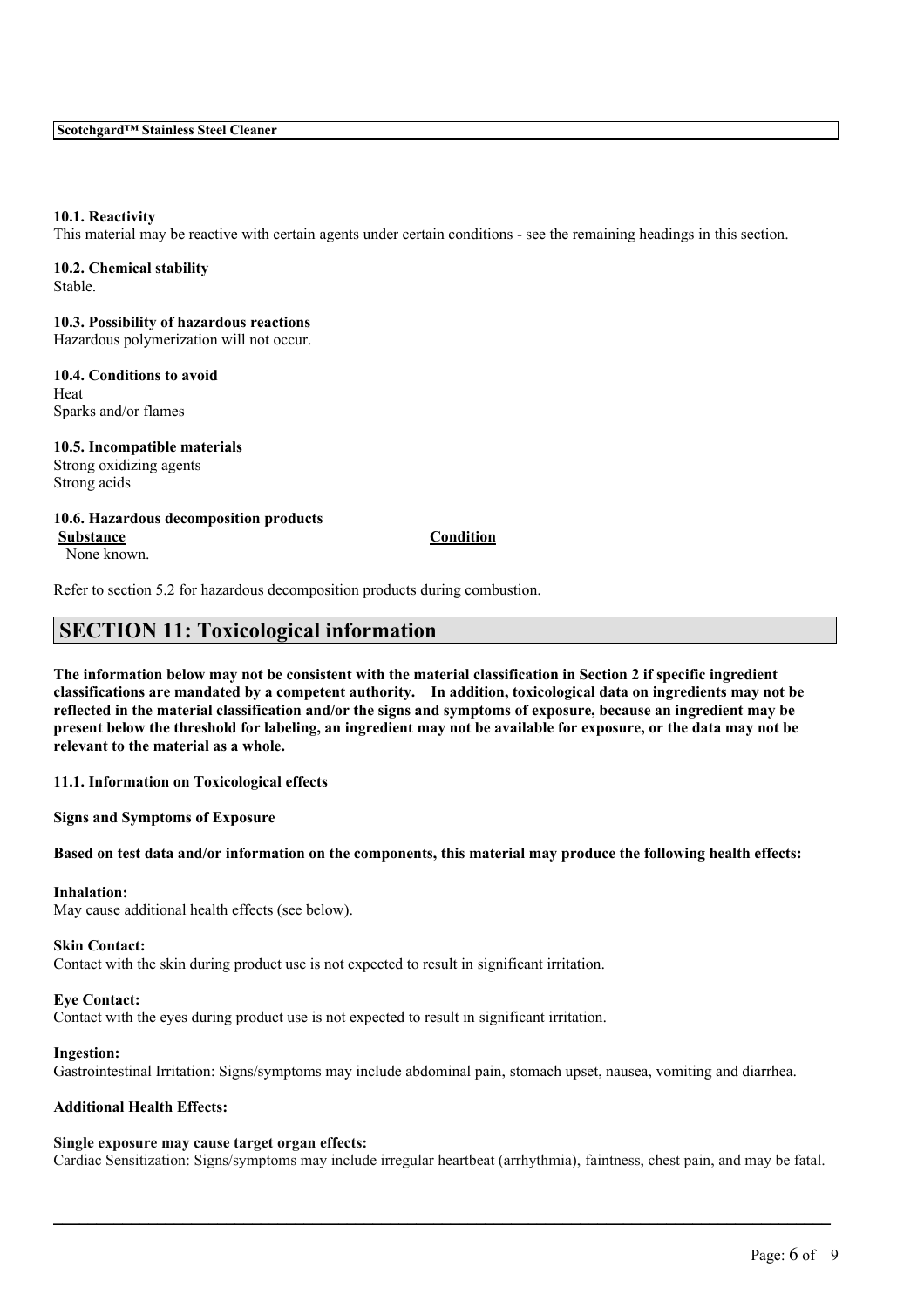## **Toxicological Data**

If a component is disclosed in section 3 but does not appear in a table below, either no data are available for that endpoint or the data are not sufficient for classification.

| <b>Acute Toxicity</b>         |             |                |                                                   |
|-------------------------------|-------------|----------------|---------------------------------------------------|
| Name                          | Route       | <b>Species</b> | Value                                             |
| Overall product               | Ingestion   |                | No data available; calculated $ATE > 5,000$ mg/kg |
| White Mineral Oil (Petroleum) | Dermal      | Rabbit         | $LD50 > 2,000$ mg/kg                              |
| White Mineral Oil (Petroleum) | Ingestion   | Rat            | $LD50 > 5,000$ mg/kg                              |
| <b>ISOBUTANE</b>              | Inhalation- | Rat            | $LC50$ 276,000 ppm                                |
|                               | Gas $(4)$   |                |                                                   |
|                               | hours)      |                |                                                   |
| Sorbitan Oleate               | Dermal      |                | LD50 estimated to be $> 5,000$ mg/kg              |
| Sorbitan Oleate               | Ingestion   | Rat            | $LD50 > 39,800$ mg/kg                             |

 $ATE = acute$  toxicity estimate

## **Skin Corrosion/Irritation**

| Name                          | <b>Species</b> | Value                     |
|-------------------------------|----------------|---------------------------|
|                               |                |                           |
| White Mineral Oil (Petroleum) | Rabbit         | No significant irritation |
| <b>ISOBUTANE</b>              | Professio      | No significant irritation |
|                               | nal            |                           |
|                               | judgeme        |                           |
|                               | nt             |                           |

## **Serious Eye Damage/Irritation**

| Name                          | <b>Species</b> | Value                     |
|-------------------------------|----------------|---------------------------|
|                               |                |                           |
| White Mineral Oil (Petroleum) | Rabbit         | Mild irritant             |
| <b>ISOBUTANE</b>              | Professio      | No significant irritation |
|                               | nal            |                           |
|                               | judgeme        |                           |
|                               | nt             |                           |

### **Skin Sensitization**

| ----------------------------       |                          |                          |  |
|------------------------------------|--------------------------|--------------------------|--|
| <b>Name</b>                        | $\sim$<br><b>Species</b> | <b>WY 3</b><br>Value     |  |
| Mineral Oil (Petroleum)<br>White 1 | $\sim$<br>Guinea         | $\sim$<br>Not classified |  |
|                                    | pig                      |                          |  |

### **Respiratory Sensitization**

For the component/components, either no data are currently available or the data are not sufficient for classification.

#### **Germ Cell Mutagenicity**

| <b>Name</b>                   | Route    | Value         |
|-------------------------------|----------|---------------|
| White Mineral Oil (Petroleum) | In Vitro | Not mutagenic |
| <b>ISOBUTANE</b>              | In Vitro | Not mutagenic |

## **Carcinogenicity**

| Name                          | Route      | <b>Species</b> | Value            |
|-------------------------------|------------|----------------|------------------|
| White Mineral Oil (Petroleum) | Dermal     | Mouse          | Not carcinogenic |
| White Mineral Oil (Petroleum) | Inhalation | Multiple       | Not carcinogenic |
|                               |            | anımal         |                  |
|                               |            | species        |                  |

## **Reproductive Toxicity**

## **Reproductive and/or Developmental Effects**

| Name | Route<br>. | $-1$<br>⁄ alue<br>. | <b>Species</b><br>. | --<br>. est<br>result<br>. | "nosure<br>Duration |
|------|------------|---------------------|---------------------|----------------------------|---------------------|
|------|------------|---------------------|---------------------|----------------------------|---------------------|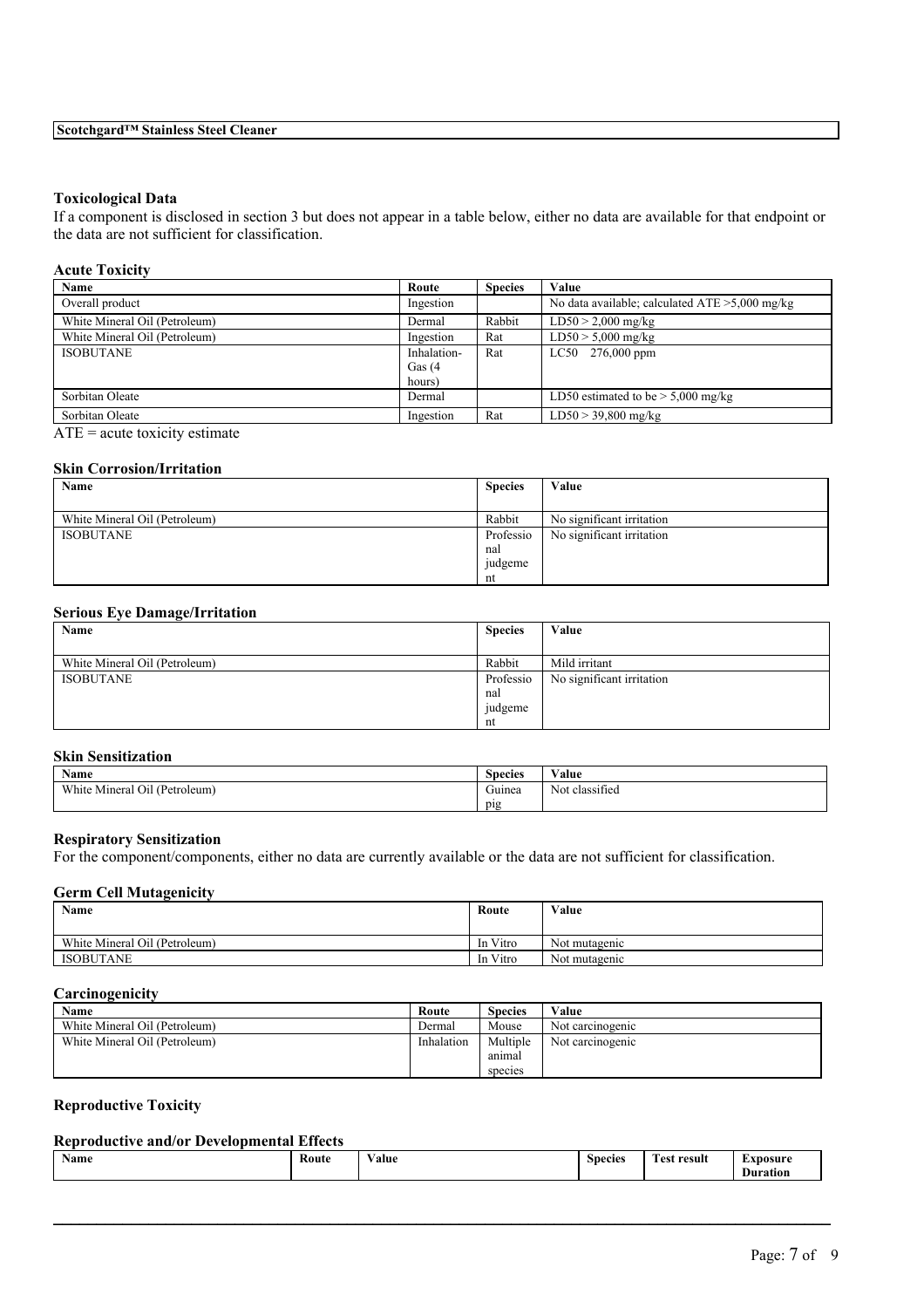### **Scotchgard™ Stainless Steel Cleaner**

| White Mineral Oil (Petroleum) | Ingestion | Not classified for female reproduction | Rat | <b>NOAEL 4,350</b> | 3 weeks   |
|-------------------------------|-----------|----------------------------------------|-----|--------------------|-----------|
|                               |           |                                        |     | mg/kg/day          |           |
| White Mineral Oil (Petroleum) | Ingestion | Not classified for male reproduction   | Rat | <b>NOAEL 4,350</b> | 13 weeks  |
|                               |           |                                        |     | mg/kg/day          |           |
| White Mineral Oil (Petroleum) | Ingestion | Not classified for development         | Rat | <b>NOAEL 4.350</b> | during    |
|                               |           |                                        |     | mg/kg/day          | gestation |

## **Target Organ(s)**

#### **Specific Target Organ Toxicity - single exposure**

| Name             | Route      | Target Organ(s)        | Value                   | <b>Species</b> | <b>Test result</b> | <b>Exposure</b> |
|------------------|------------|------------------------|-------------------------|----------------|--------------------|-----------------|
|                  |            |                        |                         |                |                    | <b>Duration</b> |
| <b>ISOBUTANE</b> | Inhalation | cardiac sensitization  | Causes damage to organs | Multiple       | <b>NOAEL Not</b>   |                 |
|                  |            |                        |                         | animal         | available          |                 |
|                  |            |                        |                         | species        |                    |                 |
| <b>ISOBUTANE</b> | Inhalation | central nervous        | May cause drowsiness or | Human          | <b>NOAEL Not</b>   |                 |
|                  |            | system depression      | dizziness               | and            | available          |                 |
|                  |            |                        |                         | animal         |                    |                 |
| <b>ISOBUTANE</b> | Inhalation | respiratory irritation | Not classified          | Mouse          | <b>NOAEL Not</b>   |                 |
|                  |            |                        |                         |                | available          |                 |

## **Specific Target Organ Toxicity - repeated exposure**

| . .<br>Name       | Route      | Target Organ(s) | Value          | <b>Species</b> | <b>Test result</b> | Exposure        |
|-------------------|------------|-----------------|----------------|----------------|--------------------|-----------------|
|                   |            |                 |                |                |                    | <b>Duration</b> |
| White Mineral Oil | Ingestion  | hematopoietic   | Not classified | Rat            | <b>NOAEL</b>       | 90 days         |
| (Petroleum)       |            | system          |                |                | 1,381              |                 |
|                   |            |                 |                |                | mg/kg/day          |                 |
| White Mineral Oil | Ingestion  | liver   immune  | Not classified | Rat            | <b>NOAEL</b>       | 90 days         |
| (Petroleum)       |            | system          |                |                | 1,336              |                 |
|                   |            |                 |                |                | mg/kg/day          |                 |
| <b>ISOBUTANE</b>  | Inhalation | kidney and/or   | Not classified | Rat            | <b>NOAEL</b>       | 13 weeks        |
|                   |            | bladder         |                |                | $4,500$ ppm        |                 |

## **Aspiration Hazard**

| $\rightarrow$<br>Name                                 | ⁄ alue               |
|-------------------------------------------------------|----------------------|
| <b>WWW</b><br>'Petroleum.<br>Mineral<br>Oı!<br>/ hite | Aspiration<br>hazard |

Please contact the address or phone number listed on the first page of the SDS for additional toxicological information **on this material and/or its components.**

## **SECTION 12: Ecological information**

No data available.

# **SECTION 13: Disposal considerations**

## **13.1. Disposal methods**

Dispose of contents/ container in accordance with the local/regional/national/international regulations.

Dispose of waste product in a permitted industrial waste facility. Facility must be capable of handling aerosol cans.

# **SECTION 14: Transport Information**

For Transport Information, please visit http://3M.com/Transportinfo or call 1-800-364-3577 or 651-737-6501.

 $\mathcal{L}_\mathcal{L} = \mathcal{L}_\mathcal{L} = \mathcal{L}_\mathcal{L} = \mathcal{L}_\mathcal{L} = \mathcal{L}_\mathcal{L} = \mathcal{L}_\mathcal{L} = \mathcal{L}_\mathcal{L} = \mathcal{L}_\mathcal{L} = \mathcal{L}_\mathcal{L} = \mathcal{L}_\mathcal{L} = \mathcal{L}_\mathcal{L} = \mathcal{L}_\mathcal{L} = \mathcal{L}_\mathcal{L} = \mathcal{L}_\mathcal{L} = \mathcal{L}_\mathcal{L} = \mathcal{L}_\mathcal{L} = \mathcal{L}_\mathcal{L}$ 

# **SECTION 15: Regulatory information**